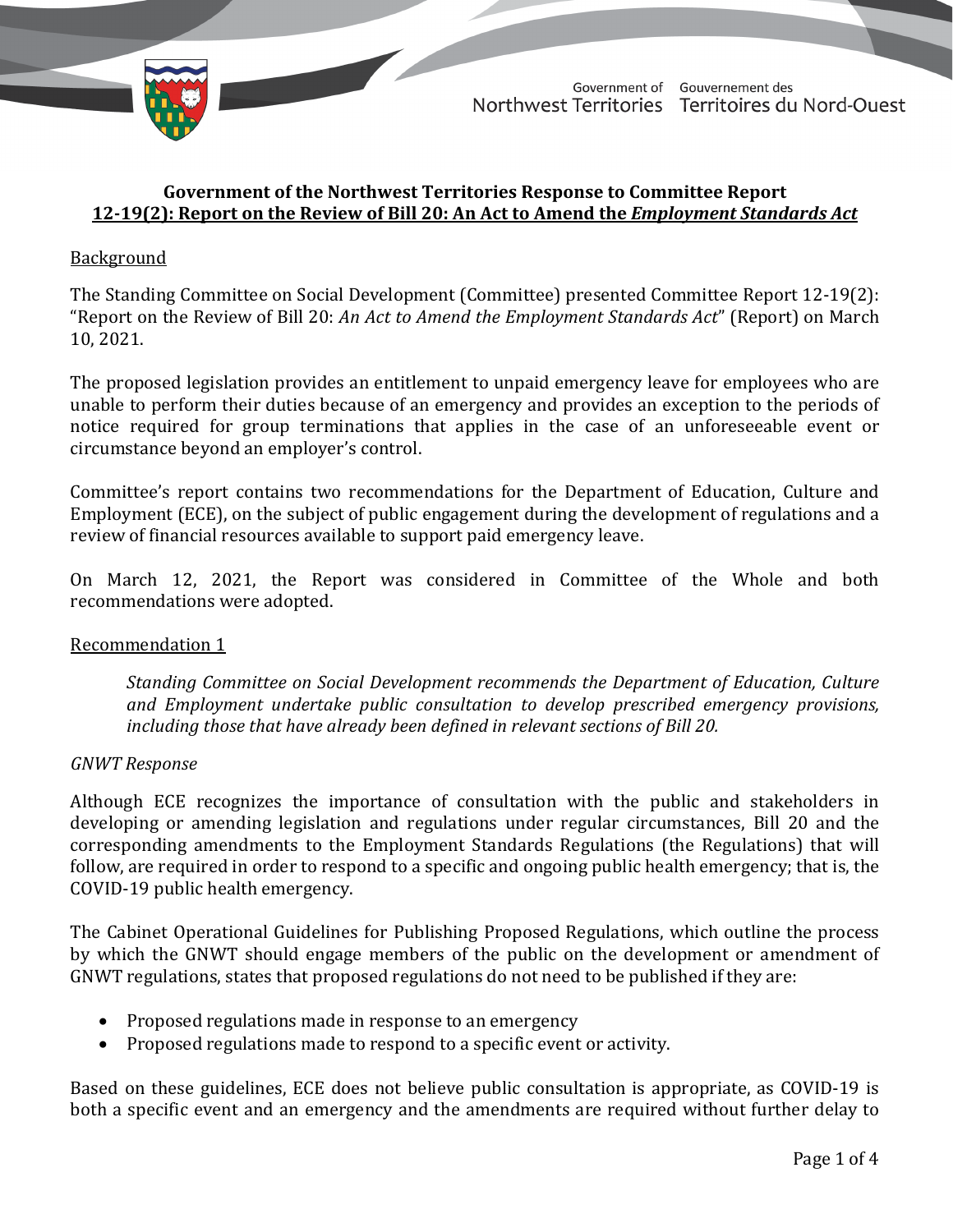encourage workers in the Northwest Territories (NWT) to follow self-isolation protocols without fear of losing their employment.

Bill 20 allows ECE to amend the Employment Standards Regulations to prescribe:

- a circumstance that constitutes an emergency, in order to specify that employees will be entitled to emergency leave with regard to the circumstance;
- to prescribe reasons that will (or will not) entitle employees to emergency leave with regard to a prescribed emergency; and
- to make entitlement to emergency leave retroactive with regard to a prescribed emergency.

These regulatory amendments will give ECE the ability to ensure the proposed emergency leave provisions in Bill 20 meet the needs of workers and employers in respect of each particular emergency. They will also allow ECE to react quickly in future emergencies. Should any unforeseen situations related to a prescribed emergency arise that are not addressed by the proposed emergency leave provisions in Bill 20, ECE will have the ability to address them in the Regulations in a timely manner. Furthermore, once there is no longer a need for emergency leave with regard to a specific prescribed emergency, ECE will be able to repeal the provisions related to the prescribed emergency from the Regulations. Accordingly, the changes to the Regulations, in response to a specific emergent situation, will be temporary.

At this point in time, the sole prescribed emergency to be included in the amended Regulations is the COVID-19 public health emergency, which has officially been designated an emergency. With respect to requests for public consultation on other potential emergencies that could be considered prescribed emergencies within the Regulations, ECE believes such engagement would be premature and run contrary to the definition of an emergency, which is a specific circumstance requiring a reactive and mitigative response, rather than a proactive one.

Most jurisdictions in Canada amended their employment standards legislation to include similar unpaid emergency leave entitlements in the immediate months that followed their declared public health emergencies related to COVID-19, while others already had provisions in their legislation that sufficiently addressed the circumstances. The Government of the Northwest Territories (GNWT) is required to establish job protected sick leave legislation or regulation to allow their residents to access the temporary income support programs established by the Government of Canada, under the Safe Restart Agreement. ECE will use the Regulations to clarify reasons that will entitle an employee to emergency leave in line with the income support programs established by the Government of Canada, as required.

There are currently no job-protected leave provisions in the *Employment Standards Act* (the *Act*) that allow employees in the NWT to self-isolate for reasons related to COVID-19.

As such, ECE does not believe this is an appropriate opportunity to pursue engagement with the public and plans to continue moving forward with developing amendments to the Employment Standards Regulations as outlined above.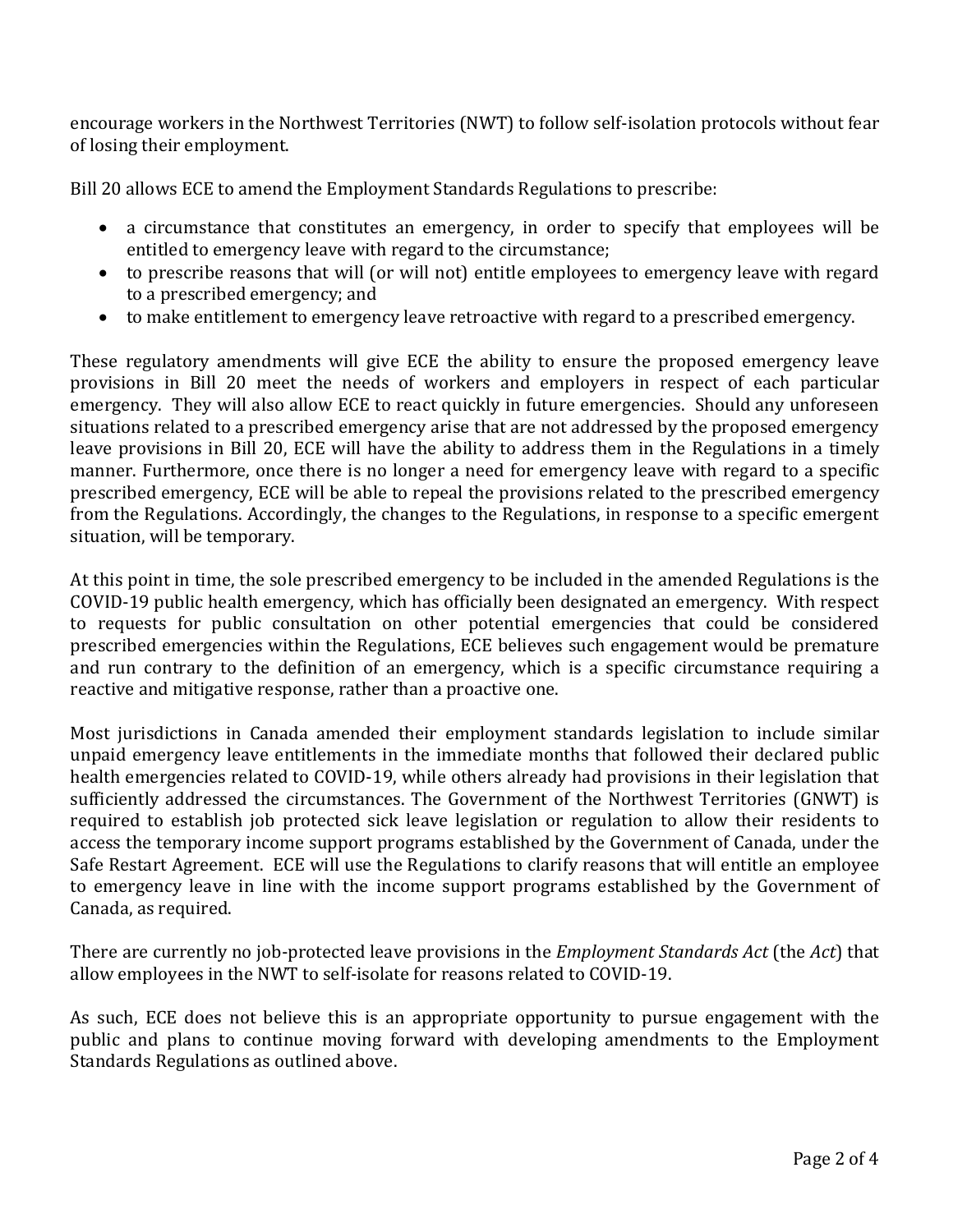#### Recommendation 2

*To address undue financial hardship as a result of mandated emergency leave requirements, the Standing Committee on Social Development recommends the Department of Education Culture and Employment undertake a review of territorial government programs and policies to allow financial resources to be made available while an employee is required to take unpaid emergency leave.* 

#### *GNWT Response*

The *Employment Standards Act* sets out the minimum employment standards for the NWT and includes several job-protected leaves that allow employees to take time away from work without pay for certain personal reasons without the fear of losing their jobs or other reprisals. Setting a requirement for unpaid leave under the *Act*, such as emergency leave, does not prevent employers from compensating employees during periods of leave. Employers can and do negotiate benefits above the *Act* to attract and retain the best workforce possible.

Because the duration of emergency leave is undefined in the *Act*, ECE believes it would be unreasonable to legislate emergency leave as paid leave under the *Act*, which would require employers to compensate employees taking emergency leave. An employee can access emergency leave as long as the emergency continues and prevents the employee from performing the duties of their employment. For example, an employee who has an underlying health condition that puts them at greater risk of getting COVID-19 could be deemed to be on emergency leave for several months. This would be an excessive financial burden to impose on some employers who are potentially already struggling as a result of an emergency.

In regards to Committee's recommendation, ECE is unclear on whether Committee is recommending financial resources be made available for employees who are unable to work as a result of our current COVID-19 public health emergency, or whether the recommendation is intended to apply to all emergency leave taken under potential future emergencies.

Given the COVID-19 public health emergency has been in effect for over a year in the NWT, ECE believes implementing a benefit that employees could access retroactively for periods deemed as emergency leave related to COVID-19 would be overly complex to effectively cost and administer.

Additionally, many employees who were unable to work for reasons related to COVID-19 may have already received benefits from the Government of Canada through the Canada Emergency Response Benefit (CERB), Employment Insurance, and/or the Canada Recovery Benefits. If the GNWT were to introduce financial resources that employees could access for self-isolation periods retroactively deemed as emergency leave over the course of the pandemic, it could result in employees receiving both federal and territorial benefits for the same periods of leave.

Alternatively, if Committee is recommending that ECE undertake a review of territorial government programs and policies to allow financial resources to be made available while an employee is required to take unpaid emergency leave during future emergencies, ECE and the Department of Finance will be implementing the Government Renewal Initiative to formally review and evaluate